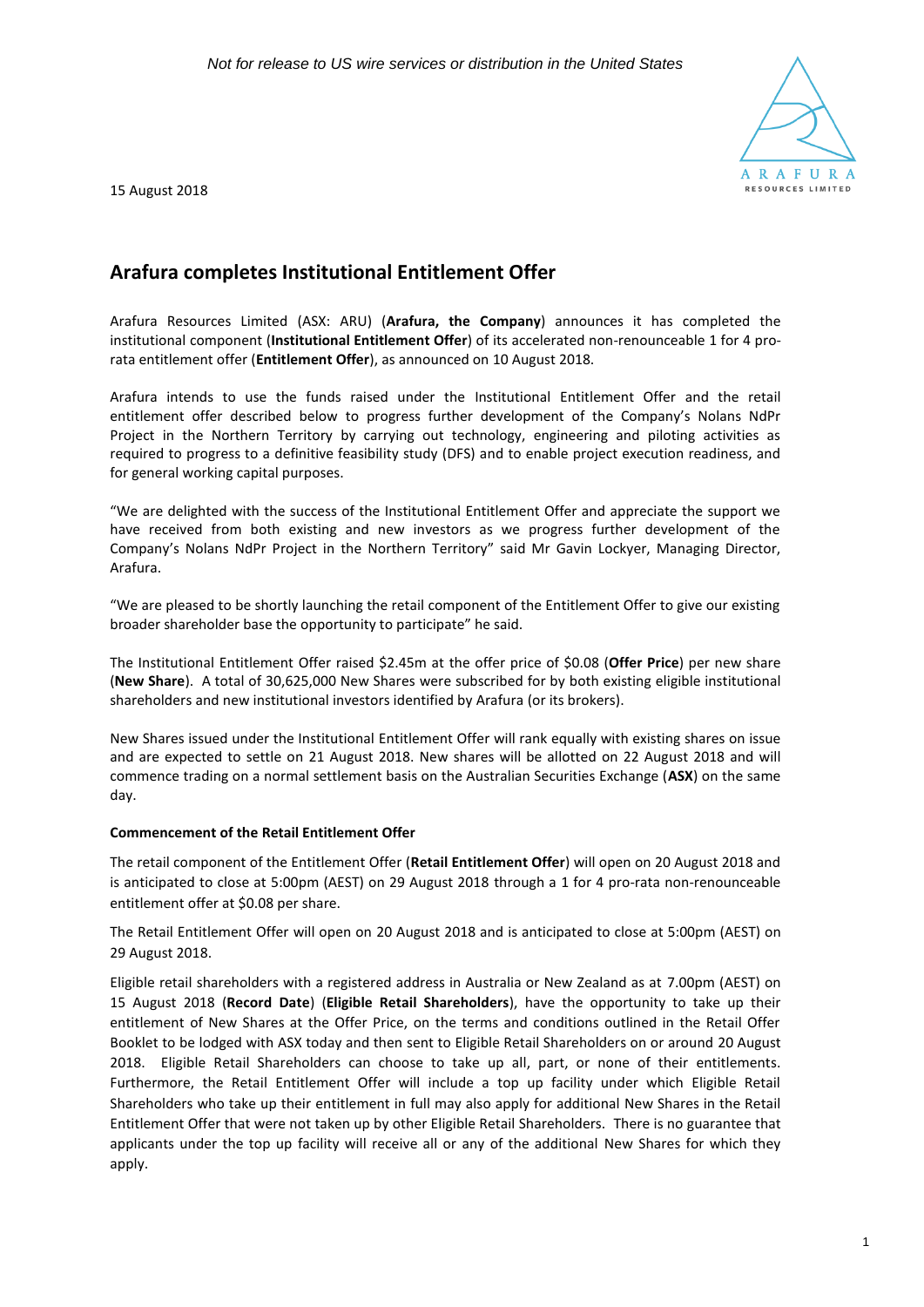The Entitlement Offer is not underwritten and any shortfall shares will be placed by the directors at their discretion subject to compliance with the *Corporations Act 2001* (Cth) and the ASX Listing Rules.

It is important to note that the Retail Entitlement Offer is non-renounceable and there will be no trading of entitlements.

New Shares under the Retail Entitlement Offer are expected to be issued on 5 September 2018. Arafura will, upon issue of the New Shares under the Retail Entitlement Offer, seek quotation of the New Shares on ASX.

Please note that Shareholders with a registered address outside Australia or New Zealand on the Record Date are ineligible to participate in the Retail Entitlement Offer.

Arafura expects its trading halt to be lifted and Arafura shares to recommence trading on an "exentitlement" basis from market open on 15 August 2018.

| <b>Event</b>                                                                                   | <b>Date</b>                      |
|------------------------------------------------------------------------------------------------|----------------------------------|
|                                                                                                |                                  |
| Announcement of the Entitlement Offer                                                          | 10 August 2018                   |
| Institutional Entitlement Offer opens                                                          | 13 August 2018                   |
| Institutional Entitlement Offer closes                                                         | 14 August 2018                   |
| Shares recommence trading on ASX on an "ex-entitlement" basis                                  | 15 August 2018                   |
| Record Date for the Entitlement Offer                                                          | 7.00pm (AEST) 15 August<br>2018  |
| Retail Entitlement Offer opens                                                                 | 20 August 2018                   |
| Retail Offer Booklet despatched                                                                | 20 August 2018                   |
| Settlement of New Shares issued under the Institutional Entitlement<br>Offer                   | 21 August 2018                   |
| Allotment and normal trading of New Shares issued under the<br>Institutional Entitlement Offer | 22 August 2018                   |
| Retail Entitlement Offer closes (Retail Closing Date)                                          | 5.00 pm (AEST) 29 August<br>2018 |
| Allotment of New Shares under the Retail Entitlement Offer                                     | 5 September 2018                 |
| New Shares issued under the Retail Entitlement Offer commence<br>trading on ASX                | 6 September 2018                 |
| Despatch to Shareholders of holding statements under the Retail<br><b>Entitlement Offer</b>    | 7 September 2018                 |

All dates and times referred to are based on AEST and are subject to change. Arafura reserves the right to vary these dates or to withdraw the Entitlement Offer at any time.

## **Key dates**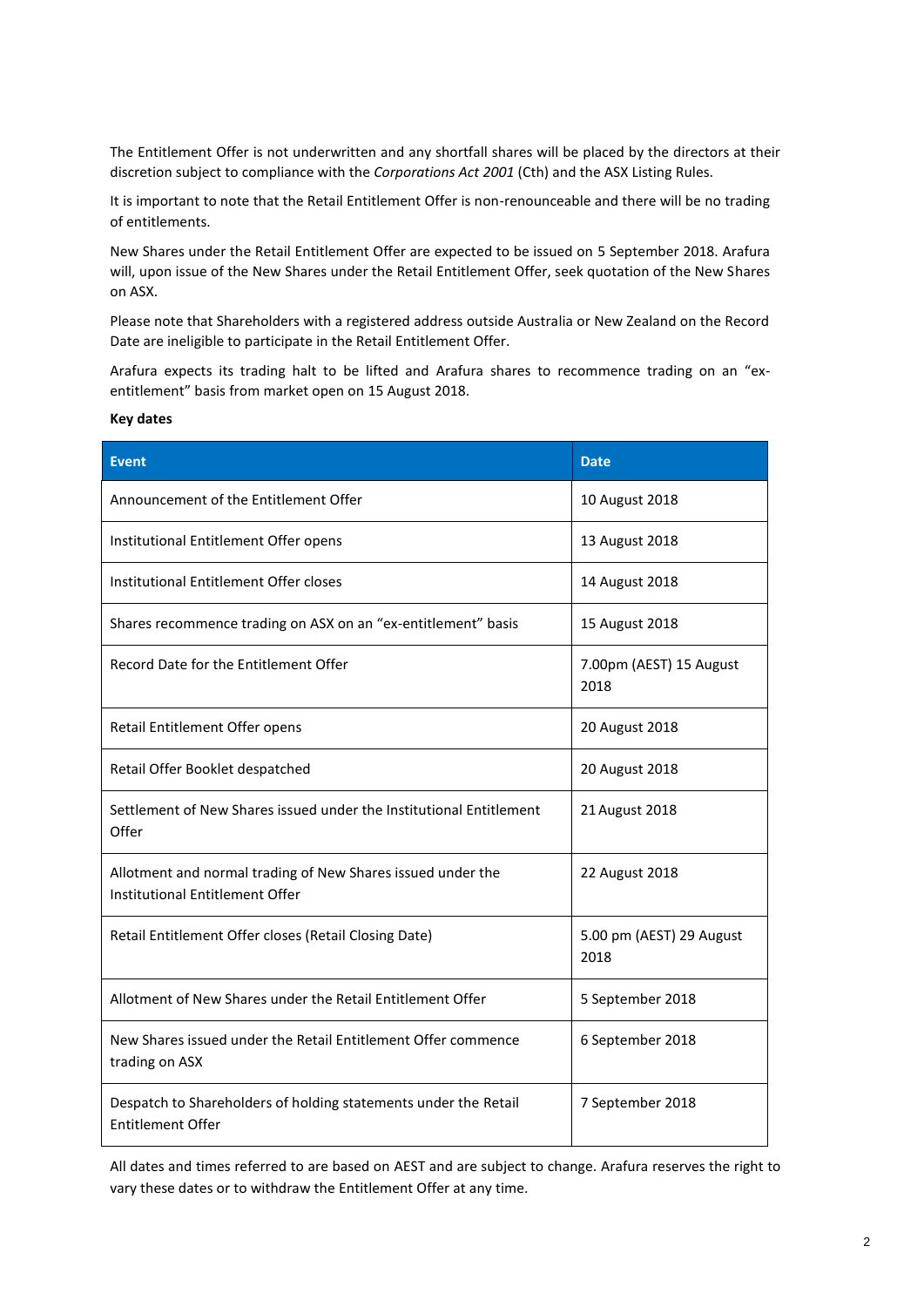### **Retail Investor Enquiries**

For further information in regard to the Retail Entitlement Offer, please contact the Arafura Shareholder Information Line on 1300 494 861 (local call cost within Australia) or +61 1300 494 861 (from outside Australia) at any time between 8.30am and 5.30pm (AEST), Monday to Friday (excluding public holidays).

Nothing contained in this announcement constitutes investment, legal, tax or other advice. You should make your own assessment and take independent professional advice in relation to the information and any action on the basis of the information.

## **ENDS**

| <b>Further comment and information</b>                                     |                 |  |
|----------------------------------------------------------------------------|-----------------|--|
| Gavin Lockyer, Managing Director                                           | +61 8 6210 7666 |  |
| Peter Sherrington, Chief Financial Officer and<br><b>Company Secretary</b> | +61 8 6210 7666 |  |

#### **Summary Information**

The following disclaimer applies to this announcement and any information contained in it. The information in this announcement is of general background and does not purport to be complete. It should be read in conjunction with Arafura's other periodic and continuous disclosure announcements lodged with ASX Limited, which are available at www.asx.com.au. You are advised to read this disclaimer carefully before reading or making any other use of this announcement or any information contained in this announcement. In accepting this announcement, you agree to be bound by the following terms and conditions including any modifications to them.

#### **Forward Looking Statements**

This announcement includes forward-looking statements. These statements relate to Arafura's expectations, beliefs, intentions or strategies regarding the future. These statements can be identified by the use of words like "will", "progress", "anticipate", "intend", "expect", "may", "seek", "towards", "enable" and similar words or expressions containing same.

The forward-looking statements reflect the Arafura's views and assumptions with respect to future events as of the date of this announcement and are subject to a variety of unpredictable risks, uncertainties, and other unknowns. Actual and future results and trends could differ materially from those set forth in such statements due to various factors, many of which are beyond our ability to control or predict. Given these uncertainties, no one should place undue reliance on any forward looking statements attributable to Arafura, or any of its affiliates or persons acting on its behalf. Arafura does not undertake any obligation to update or revise any forward-looking statements, whether as a result of new information, future events or otherwise. Neither Arafura nor any other person, gives any representation, warranty, assurance, nor will guarantee that the occurrence of the events expressed or implied in any forward-looking statement will actually occur. To the maximum extent permitted by law, Arafura and each of its advisors, affiliates, related bodies corporate, directors, officers, partners, employees and agents disclaim any